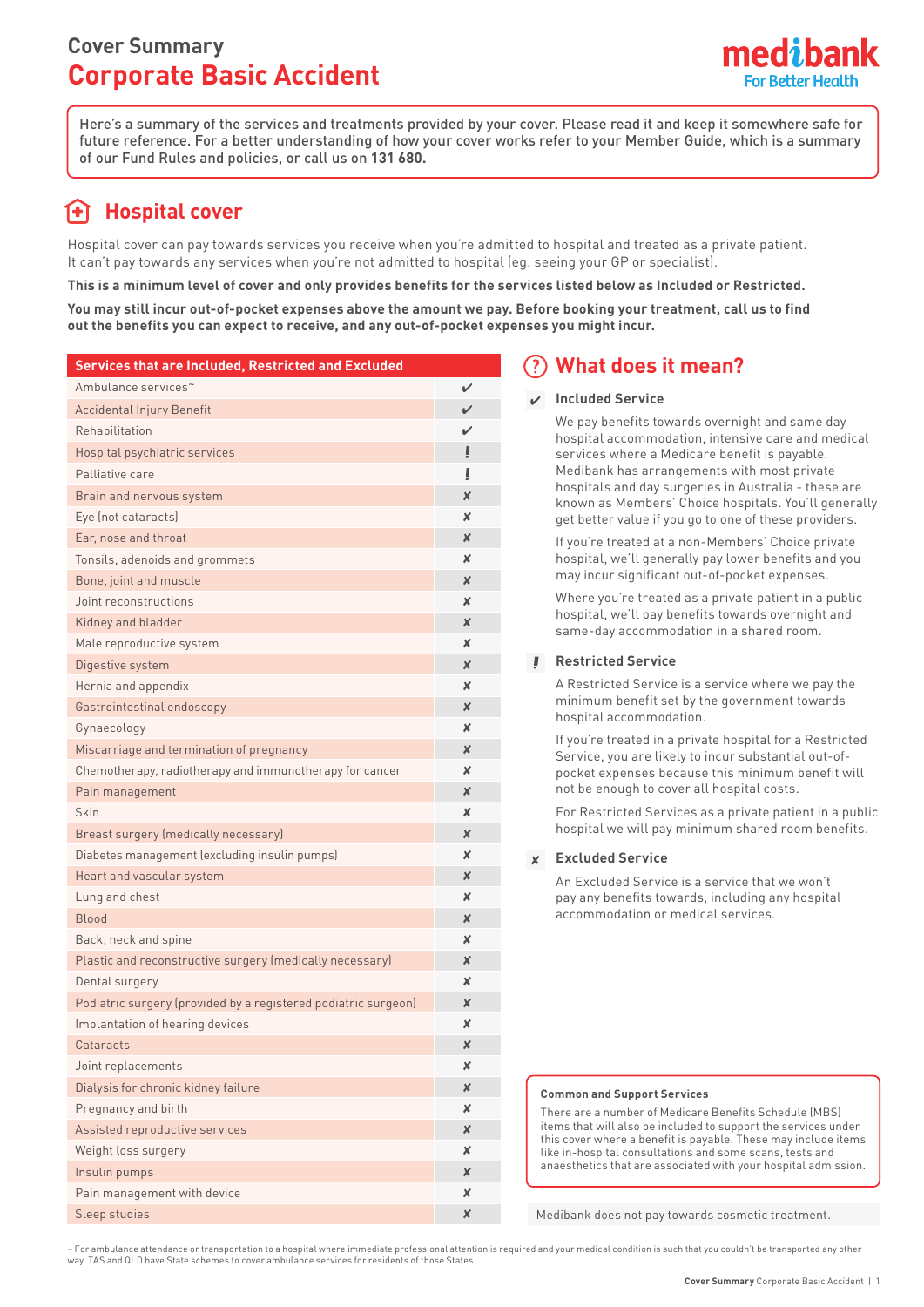**Accidental Injury Benefit** means that any Excluded or Restricted Service will be treated as if it is an Included Service, where you require hospital treatment as a result of injuries sustained in an Accident. It only applies to hospital treatment received within twelve **(12)** months of the date of the Accident occurring, and where:

- The Accident occurred after joining your cover
- The Accident occurred in Australia
- Your cover was not suspended at the time of the Accident
- You sought treatment from a medical practitioner within seven **(7)** days of the Accident

See your Member Guide for more information.

## **Things you need to know about your Hospital cover**

#### **Waiting periods**

A waiting period applies when you join Medibank, or change your cover to include new or upgraded services. We won't pay benefits for any items purchased or services received while you are serving a waiting period.

#### **Switching from another health insurer?**

You may not need to re-serve waiting periods if you join Medibank within 2 months of leaving your previous health insurer, and you've already served the waiting period for that service.

#### **Accident Waiting Period Waiver**

Where a 1-day or 2-month waiting period applies to a service or treatment under your Hospital cover, it may be waived for claims resulting from an Accident that occurred after joining this cover.

| <b>Waiting periods</b> |                                                                                                                                                                                                                                                                                                     |
|------------------------|-----------------------------------------------------------------------------------------------------------------------------------------------------------------------------------------------------------------------------------------------------------------------------------------------------|
| 1 day                  | Ambulance services.                                                                                                                                                                                                                                                                                 |
| 2 months               | Hospital psychiatric services, Rehabilitation and Palliative care.                                                                                                                                                                                                                                  |
|                        | Hospital treatment for conditions requiring hospitalisation that are not deemed pre-existing conditions.                                                                                                                                                                                            |
| 12 months              | Pre-existing conditions<br>An ailment, illness or condition that, in the opinion of a Medical Practitioner appointed by Medibank, the signs or symptoms of which<br>existed at any time in the 6 month period ending on the day on which you became insured under the policy or changed your cover. |

#### **Excess**

This is the amount you pay towards your hospital admission (same-day or overnight) before we pay any benefits.

There are two excess levels on this cover; \$500 and \$750.

The excess applies per member, per calendar year and it doesn't apply to child, student or adult dependants on a family membership. Some hospitals may require you to pay the excess at the time of admission.

## **Making the most of your Hospital cover**

#### **Go to a Members' Choice Hospital**

Medibank has arrangements with most private hospitals and day surgeries in Australia, so you generally get better value for Included Services if you go to one of these providers.

To find your nearest Members' Choice hospital, visit medibank.com.au/memberschoice

Members' Choice hospitals are subject to change from time to time and are not in all areas.

#### **GapCover – How to reduce your in-hospital medical out-of-pocket expenses**

Medibank's GapCover is designed to help eliminate or reduce your out-of-pocket expenses for in-hospital doctor's charges.

Where your doctor decides to charge more than the MBS fee (the set government fee), you will be left with an out-of-pocket expense, commonly referred to as the 'gap'.

Doctors can choose to participate in GapCover on a claim-by-claim basis.

Check upfront with each doctor involved if they'll participate in Medibank's GapCover for each claim as part of your treatment, to help reduce your out-of-pocket expense. Out-of-pocket expenses may still apply.

It's important to know GapCover doesn't apply to diagnostic services. See your Member Guide for more information.